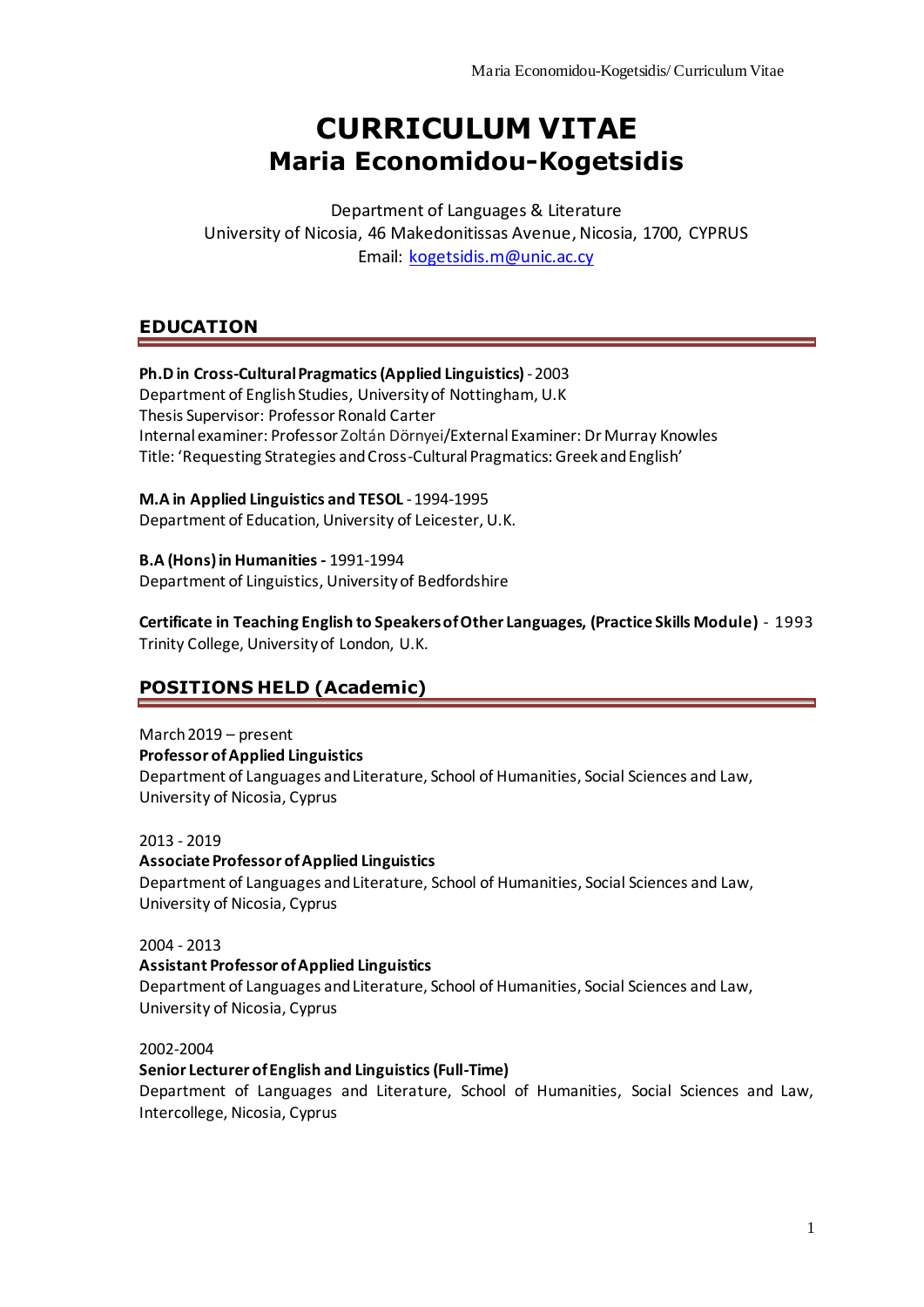1999–2000

**Visiting Lecturer in ESOL (English for Speakers of Other Languages)** Dunstable College of Further Education, Dunstable, U.K.

January1998 – May 1998

**Visiting Lecturer** in Applied Linguistics - Department of Education, University of Hertfordshire, U.K.

1997–1998 **Part-time Tutor** of Greek for Beginners - North Luton Adult Education College

1996 – 1998

**Part-time Tutor** of Greek as a Second Language - Greek Community School, Luton, U.K.

1995 – 1996

**Full-Time Lecturer** in EFL (English as a Foreign Language) - Intercollege, Limassol Campus, Limassol, Cyprus

#### **POSITIONS HELD (Administrative)**

June 2013 - present

**MA in TESOL Programme coordinator**

Department of Languages and Literature, School of Humanities, Social Sciences and Law, University of Nicosia, Cyprus

January 2015 – January 2018 **PhD in TESOL Programme coordinator** Department of Languages and Literature, School of Humanities, Social Sciences and Law, University of Nicosia, Cyprus

Fall 2014 – January 2018 October 2020 – present Member of the DPPC (**Department's Postgraduate Programmes Committee**).

April 2012 – April 2014 **Head of Department** Department of Languages and Literature, School of Humanities, Social Sciences and Law, University of Nicosia, Cyprus

June 2010 – Feb 2011

**Acting Head of Department** Department of Languages and Literature, School of Humanities, Social Sciences and Law, University of Nicosia, Cyprus

February 2010 - June 2010

**Associate Head of Department** Department of Languages and Literature, School of Humanities, Social Sciences and Law, University of Nicosia, Cyprus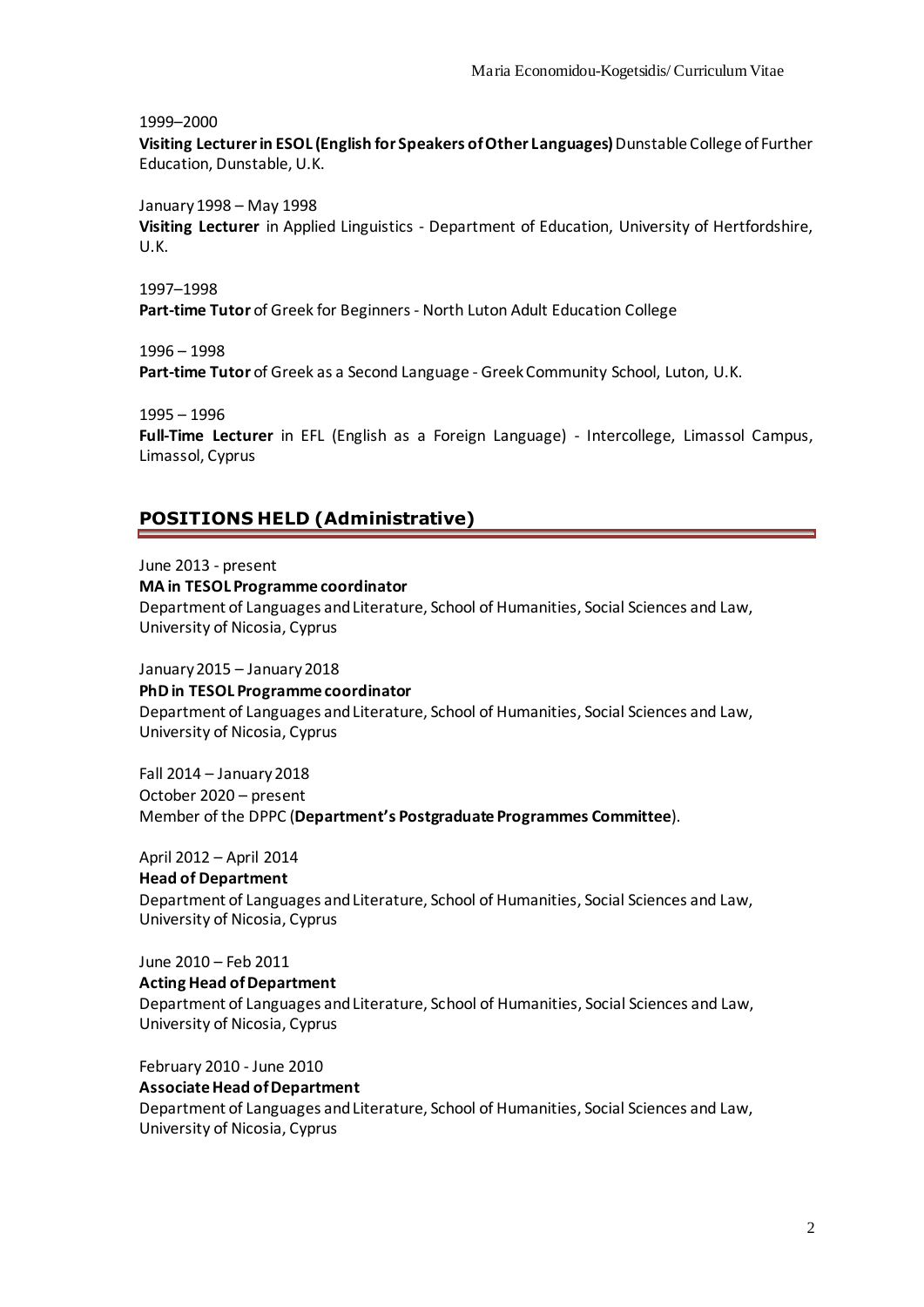### **AREAS OF RESEARCH INTERESTS**

- Second Language Pragmatics
- Intercultural Pragmatics
- Politeness Theory
- Cross-Cultural Communication, Sociopragmatics, Pragmalinguistics
- Acquisitional Pragmatics
- Developing Pragmatic competence in the EFL classroom
- Pragmatics and L2 emails
- EFL Teachers and pragmatic awareness

# **RESEARCH AND PUBLICATIONS**

#### **Journal Articles(Refereed)**

Maria Economidou-Kogetsidis and Nicola Halenko (under review – invited contribution – special issue: in the journal *Study Abroad Research in Second Language Acquisition and International Education*). Developing spoken requests during UK study abroad: A longitudinal look at Japanese learners of English

Savic Milica, Maria Economidou-Kogetsidis, Anders Myrset (under review – submitted to the *Journal of Pragmatics*) *Norwegian and Greek Cypriot EFL young learners: Pragmalinguistic Production and Development*.

Economidou-Kogetsidis, Maria, Woodfield, Helen, Savvidou, Christine (published online 19 December 2020) 'E-mail requests to faculty: EFL teachers' perceptions and evaluations of e im/politeness and email production'. *Journal of Politeness Research.* [https://doi.org/10.1515/pr-](https://doi.org/10.1515/pr-2020-0046)[2020-0046](https://doi.org/10.1515/pr-2020-0046)

Savvidou Christine and Economidou-Kogetsidis Maria. (2019). Teachers' Pragmatics: Nonnativespeaker teachers' knowledge, beliefs and reported practices. *Intercultural Communication Education journal.* Vol. 2, issue 1, pp. 39-58.

[file:///C:/Documents%20and%20Settings/PENTIUM%20D/My%20Documents/Downloads/124-](../../../Documents%20and%20Settings/PENTIUM%20D/My%20Documents/Downloads/124-Article%20Text-547-4-10-20190510.pdf) [Article%20Text-547-4-10-20190510.pdf](../../../Documents%20and%20Settings/PENTIUM%20D/My%20Documents/Downloads/124-Article%20Text-547-4-10-20190510.pdf)

Economidou-Kogetsidis, Maria, Soteriadou Louiza, Taxitari Loukia (2018). Developing pragmatic competence in an instructed setting: the effectiveness of pedagogical intervention in Greek EFL learners' request production. *L2 Journal -* eScholraship, Vol. 10, issue 3, pp.3-30 <https://escholarship.org/uc/item/5c99b1zs>

Economidou-Kogetsidis, Maria (2018), "Mr Paul, Please inform me accordingly": Address forms, directness and degree of imposition in L2 emails. *Pragmatics – Quarterly Publication of the International Pragmatics Association (IPrA)*, Vol. 28, issue 4, 489–515. <https://benjamins.com/catalog/prag.17025.eco>

Economidou-Kogetsidis, Maria (2016). Variation in evaluations of the (im)politeness of emails from L2 learners and perceptions of the personality of their senders. *Journal of Pragmatics (Elsevier)*, Vol.106: 1-19.

<https://www.sciencedirect.com/science/article/pii/S037821661630008X>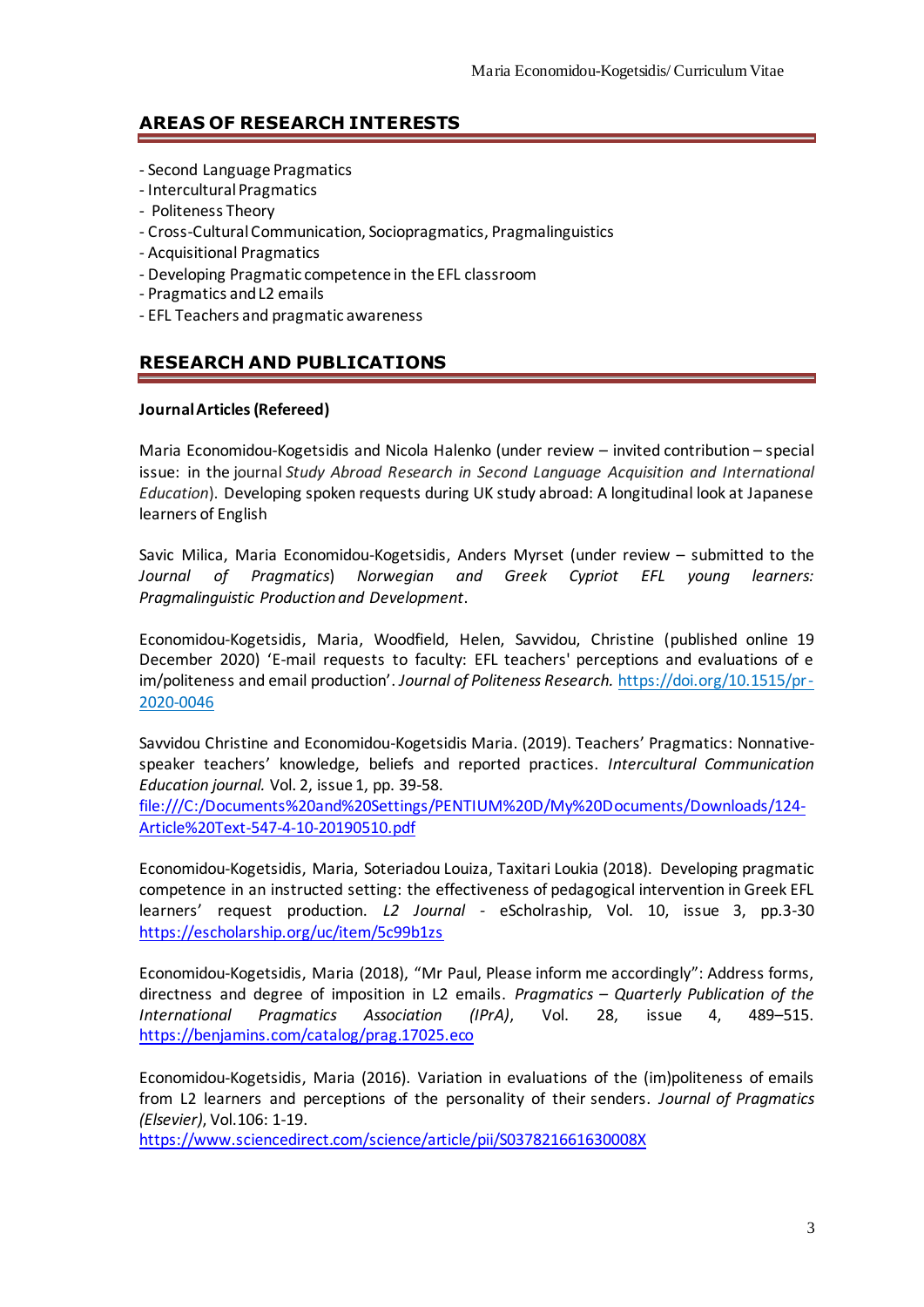Economidou-Kogetsidis Maria (2015). Teaching Email Politeness in the EFL/ESL Classroom. *ELT Journal* (English Language Teaching – Oxford Journals). Volume 69, issue 4: 415-424. <http://eltj.oxfordjournals.org/content/69/4/415.full>

Economidou-Kogetsidis Maria (2013). Strategies, modification and perspective in native speakers' requests: A comparison of WDCT and naturally-occurring requests. *Journal of Pragmatics (Elsevier)*, Vol.53: 21-38.

<http://www.sciencedirect.com/science/article/pii/S0378216613000908>

Economidou-Kogetsidis Maria (2011). "Please answer me as soon as possible": Pragmatic failure in non-native speakers' e-mail requests to faculty. *Journal of Pragmatics (Elsevier),* Vol.43: 3193- 3215.

<http://www.sciencedirect.com/science/article/pii/S0378216611001718>

Economidou-Kogetsidis Maria (2010) Cross-Cultural and Situational Variation in Requesting Behaviour: Perceptions of social situations and strategic usage of request patterns. *Journal of Pragmatics (Elsevier*), Vol.42*:* 2262-2281.

<http://www.sciencedirect.com/science/article/pii/S0378216610000366>

Woodfield Helen & Economidou-Kogetsidis Maria (2010), "I just need more time": A Study of Native and Non-native Students' Requests to Faculty for Late Submission. *Multilingua: Journal of Cross-cultural and Interlanguage Communication* - Berlin/New York: Mouton de Gruyter) Vol.29 (1): 77-118.

[https://www.degruyter.com/view/j/mult.2010.29.issue-1/mult.2010.004/mult.2010.004.xml](https://www.degruyter.com/view/j/mult.2010.29.issue-%201/mult.2010.004/mult.2010.004.xml)

Economidou-Kogetsidis Maria (2009). Interlanguage Request Modification: The Use of Lexical/Phrasal Downgraders and Mitigating Supportive Moves". *Multilingua Journal of Crosscultural and Interlanguage Communication* - Berlin/New York: Mouton de Gruyter) Vol.28 (1): 79-111.

<https://www.degruyter.com/view/j/mult.2009.28.issue-1/mult.2009.004/mult.2009.004.xml>

Economidou-Kogetsidis Maria (2008). Internal and external mitigation in interlanguage request production: The case of Greek learners of English. *Journal of Politeness Research: Language, Behaviour, Culture* (Berlin/New York: Walter de Gruyter) Vol.4 (1): 111-138. <https://www.degruyter.com/view/j/jplr.2008.4.issue-1/pr.2008.005/pr.2008.005.xml>

Economidou-Kogetsidis Maria (2005)*.* "Yes, tell me please, what time is the midday flight from Athens arriving?": Telephone service encounters and Politeness. *Journal of Intercultural Pragmatics*(Berlin/New York: Mouton de Gruyter) Vol.2 (3): 253-273. [https://www.degruyter.com/view/j/iprg.2005.2.issue-](https://www.degruyter.com/view/j/iprg.2005.2.issue-3/iprg.2005.2.3.253/iprg.2005.2.3.253.xml?format=INT)[3/iprg.2005.2.3.253/iprg.2005.2.3.253.xml?format=INT](https://www.degruyter.com/view/j/iprg.2005.2.issue-3/iprg.2005.2.3.253/iprg.2005.2.3.253.xml?format=INT)

Economidou-Kogetsides Maria (2003). Requesting in a Second/Foreign Language - The Use of Film for Developing Pragmatic Awareness in the Language Classroom, *Informatologia* Vol. 36 (3): 190-196.

Economidou-Kogetsidis Maria (2002), Requesting strategies in English and Greek: Observations from an Airline's Call Centre. *Nottingham Linguistic Circular* 17:17-32. [https://www.nottingham.ac.uk/research/groups/cral/documents/nlc/nlc-2000-2004/nlc](https://www.nottingham.ac.uk/research/groups/cral/documents/nlc/nlc-2000-2004/nlc-volume17-2002.pdf)[volume17-2002.pdf](https://www.nottingham.ac.uk/research/groups/cral/documents/nlc/nlc-2000-2004/nlc-volume17-2002.pdf)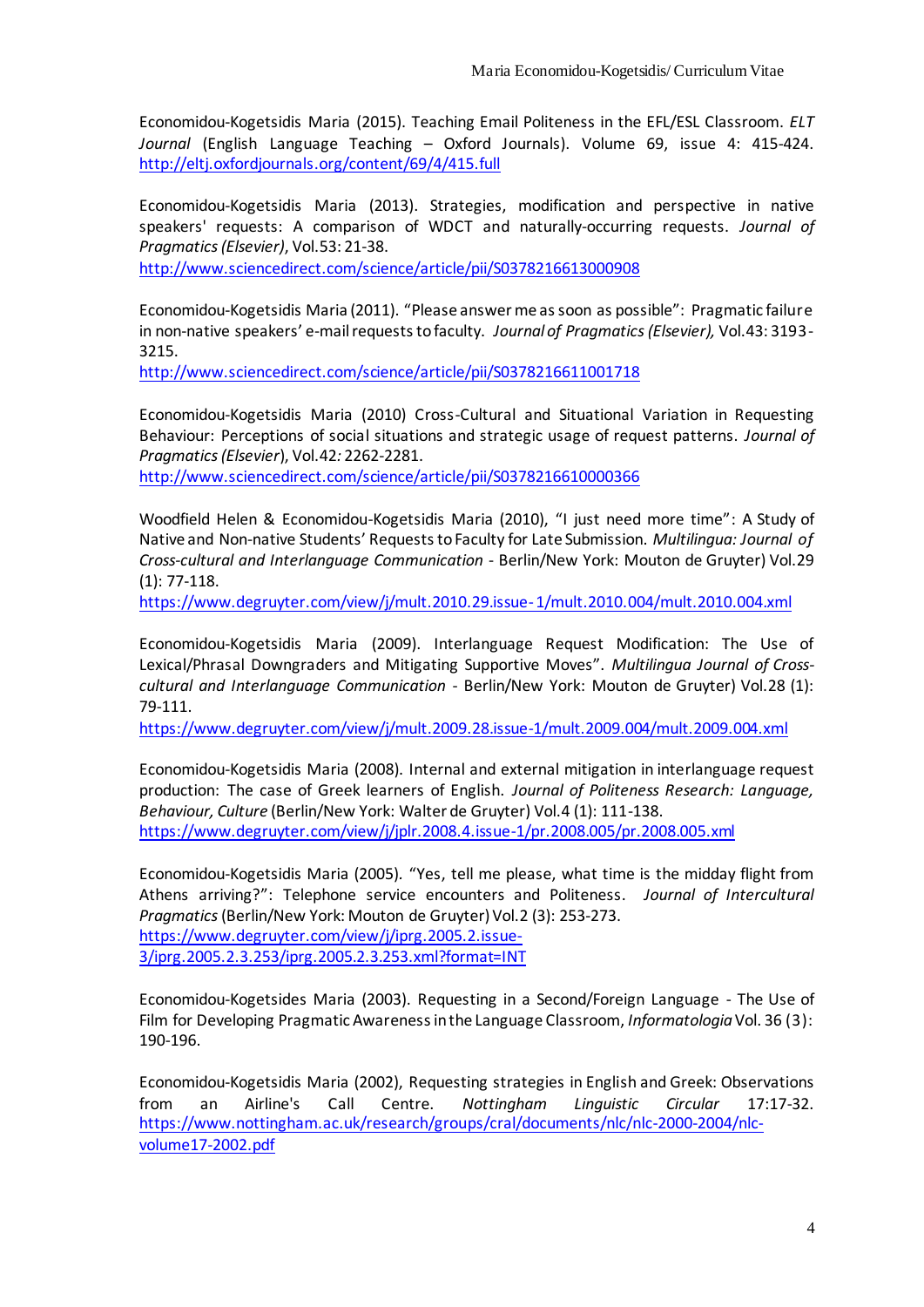#### **Chapters in Books**

Economidou-Kogetsidis, Maria (under review): The effect of first language (L1) pragmatics on second language (L2) email performance: The case of Greek students' email requests. In Economidou-Kogetsidis, Maria, Milica, Savic, and Nicola Halenko (Eds), *Email Pragmatics*, John Benjamins.

Economidou-Kogetsidis, Maria (forthcoming 2021), Pragmatic development in request performance: A cross-sectional study of Greek EFL learners. In Halenko Nicola and Wang, Jiayi (Eds*.) Pragmatics and English Language Learning*. Cambridge University Press.

Economidou-Kogetsidis Maria (2012). Modifying oral requests in a foreign language: The case of Greek Cypriot learners of English. In Economidou-Kogetsidis Maria & Helen Woodfield (editors). *Interlanguage Request Modification,* John Benjamins, Amsterdam/Philadelphia, pp. 163-202. <https://benjamins.com/#catalog/books/pbns.217>

Woodfield, Helen and Maria Economidou-Kogetsidis (2012). Modification in Interlanguage Requests. In Economidou-Kogetsidis Maria & Helen Woodfield (editors). *Interlanguage Request Modification,* John Benjamins, Amsterdam/Philadelphia, pp. 1-8. <https://benjamins.com/#catalog/books/pbns.217>

Economidou-Kogetsidis Maria (2004), "Requestive Directness in Intercultural Communication: Greek and English". In Leigh James and Loo Eric (eds) *Outer Limits: A Reader in Communication and Behaviour Across Cultures*, Melbourne, Language Australia. pp.25-48.

Economidou-Kogetsidis Maria (2004), Greek Non-Native Speakers' Requests and Degree of Directness. In P.Garces Conejos, R. Gomez Moron, L. Fernαndez Amaya and M. Padilla Cruz (eds.) *Current Trends in Intercultural, Cognitive and Social Pragmatics*. Sevilla: Editorial Kronos, pp. 53- 66.

<http://www.redalyc.org/html/2870/287023983010/>

### **Books Edited**

Economidou-Kogetsidis Maria, Milica Savic, Nicola Halenko (editors) (under review) *Email Pragmatics and Second Language Learners.* John Benjamins.

Economidou-Kogetsidis Maria & Helen Woodfield (editors) (2012). *Interlanguage Request Modification*. John Benjamins. <https://benjamins.com/#catalog/books/pbns.217>

#### **Conference Proceedings**

Economidou Kogetsidis Maria (2016), 'Raising EFL/ESL learners' pragmatic awareness and competence'. 37th TESOL Greece Annual International Convention Proceedings, p.14-16. Athens. Greece

Economidou Kogetsidis Maria (2009), 'Examining the pragmatic competence of Greek Cypriot learners of English in oral requests – A comparison with American native speakers'. *Proceedings of BAAL* (*British Association for Applied Linguistics***)** *Annual Conference 2008*. Scitsiugnil Press: London, UK.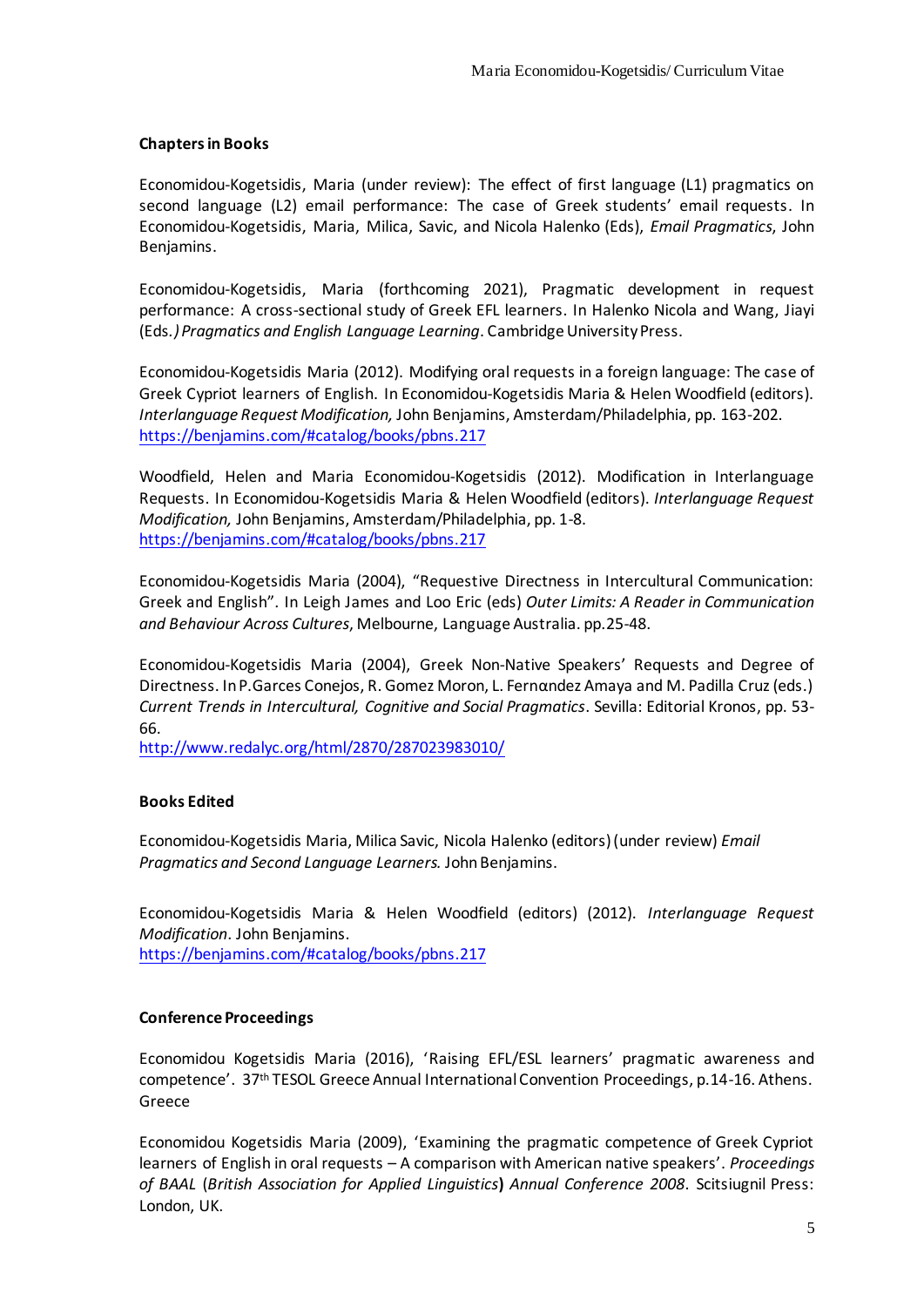Economidou-Kogetsidis, M. & H.Woodfield (2008). 'Interlanguage Requests in Academic Encounters'. In Edwardes, M. (Ed.) *Proceedings of the BAAL Annual Conference 2007*. Scitsiugnil Press: London, UK.

### **CONFERENCES - INVITED LECTURES**

Attended: International Webinar on Pragmatic Awareness and Multilingual Classroom Discourse. 22 December 2020. Universtitate Jaume I, LAELA group.

Invited Keynote Speaker: "Email Pragmatics". Research seminar on multilingualism and pragmatics (linked to a research project funded by the Spanish Ministry of Science). LAELA Research Group, University of Jaume I, Castellon, Spain – March 2020.

Lecture Presentation: **"**How to be polite in a second/foreign language: Raising L2 learners' pragmatic awareness". Symposium: Foreign Language Teaching in a Globalised World. Symposium organized by the department of Languages and Literature and the University of Nicosia Distance Learning Unit – Athens, June 2019.

Lecture Presentation: Economidou-Kogetsidis, M, Woodfield H. and Savvidou C. "The student uses informal language and addresses the lecturer by name": The pragmatic perceptions of NNS EFL teachers on the (im)politeness of L2 emails". Teaching and Learning L2 Pragmatics, University of Central Lancashire, UK, June 2018.

Lecture Presentation: '"Mr Paul, please inform me accordingly": Address forms, directness and degree of imposition in L2 emails'. 8th International Conference on Intercultural pragmatics and Communication, Nicosia, Cyprus, June 2018.

Invited Lecture Presentation: "How to be polite in a second/foreign language: Raising L2 learners' pragmatic ability". ELT for a Day. University of Cyprus, Nicosia, Cyprus, May 2017.

Commercial Presentation: "The TESOL-related programmes of the University of Nicosia". TESOL International Convention - Athens, March 2016.

Lecture Presentation: "Raising L2 learners' Pragmatic Awareness and Competence". TESOL International Convention - Athens, March 2016.

Online video presentation (invited contribution). [WWW.TESOLacademic.org](http://www.tesolacademic.org/) – Editor: Dr Huw Jarvis (University of Salford) – November 2015. [https://www.dropbox.com/s/jroqj47dkpixot8/Maria%20Economidou-](https://legacy.unic.ac.cy/exchweb/bin/redir.asp?URL=https://www.dropbox.com/s/jroqj47dkpixot8/Maria%2520Economidou-Kogetsidis%2520Video%2520Talk.mp4?dl=0)[Kogetsidis%20Video%20Talk.mp4?dl=0](https://legacy.unic.ac.cy/exchweb/bin/redir.asp?URL=https://www.dropbox.com/s/jroqj47dkpixot8/Maria%2520Economidou-Kogetsidis%2520Video%2520Talk.mp4?dl=0)

Lecture Presentation (invited participation in panel) "A perception study: A comparison of native and non-native speakers' perceptions on the politeness of L2 learners' emails". International Symposium on Politeness. University of Athens, July 2015.

Lecture Presentation: "Data collection methods and native speakers' requests: A comparison of WDCT (written discourse completion tests) and naturally occurring requests". 6<sup>th</sup> International Conference on Intercultural Pragmatics and Communication. University of Malta, May-June 2014.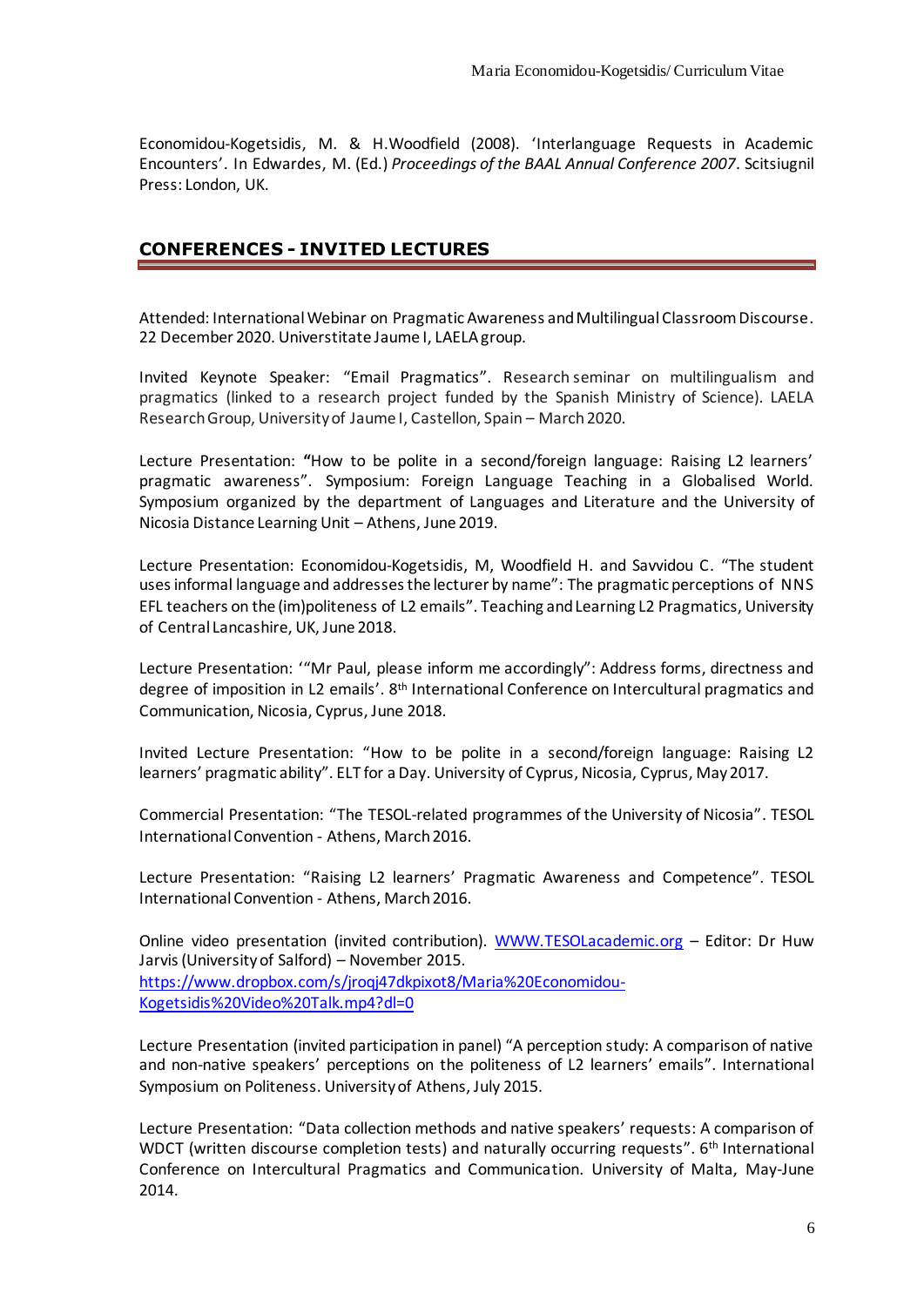Lecture/Workshop presentation: '"Please send me my results as soon as possible": Teaching Linguistic Politeness in the EFL Classroom'. Teacher Development Day in TESOL, University of Nicosia, Nicosia, May 2014.

Invited Open Research Seminar: "Data collection methods and native speakers' requests". Organized by the Department of Languages and Literature, University of Nicosia, February 2014.

Invited Lecture: "Please answer me as soon as possible': Pragmatic failure in NNSs' email requests to faculty'. European University, December 2013.

Invited Lecture: "Interlanguage Pragmatics and Language Teaching". University of Cyprus, MA TESOL programme, March 2013.

Keynote speaker - Invited Presentation: "Students' emails to faculty and pragmatic failure". Conference: 'Ερευνητικές Κατευθυνσεις στο χώρο των Γλωσσών στην Κύπρο'*,* Τεχνολογικό Πανεπιστήμιο Κύπρου (TEPAK), Limassol, December 2012.

Lecture Presentation: ''Please answer me as soon as possible'': Pragmatic failure in non-native speakers' e-mail requests to faculty.' Cyprus Linguistics Society (CyLing) seminar. Nicosia, December 2011.

Invited Lecture: "Interlanguage Pragmatics and Language Teaching". Department Estudios Anglesos, Universitat Jaume I, Castelló, Spain, October 2011.

Lecture Presentation: "If it is possible not to take the midterm exam today": The directness and modification of NNS students' emails to faculty.' 8<sup>th</sup> International Pragmatics (IPrA) Conference. Manchester, July 2011.

Lecture Presentation: Cross-cultural and Situational Variation in Requesting Behaviour. 4th International Conference Intercultural Pragmatics , Madrid, Spain, November 2010.

Lecture Presentation: 'Paul, did you not get my last e-mail?': The politeness of non-native speakers' e-mail requests to faculty'. 5th International Symposium on Politeness, Basel, Switzerland, June 2010.

Lecture Presentation: 'Greek Cypriot learners of English and interlanguage request modification'. New Developments in Linguistic Pragmatics. 5th Lodz Symposium (NDLP 2010). Lodz, Poland, May 2010.

Poster Presentation: 'Examining the pragmatic competence of Greek Cypriot learners of English in oral requests – A comparison with American native speakers'.  $41^{st}$  Annual BAAL (British Association for Applied Linguistics) Meeting. University of Swansea, United Kingdom, September 2008.

Lecture Presentation: Kogetsidis, Maria (University of Nicosia) & Woodfield Helen (University of Bristol). 'Interlanguage Requests in Academic Encounters'. 40th Annual BAAL (British Association for Applied Linguistics) Meeting. University of Edinburgh, United Kingdom, September 2007.

Lecture Presentation: 'Opening requests in English and Greek over the telephone: Variation in degree of directness and the use of marker 'please'. International Conference on Language Variation in Europe (ICLAVE 2007), University of Cyprus, Nicosia, Cyprus. June 2007.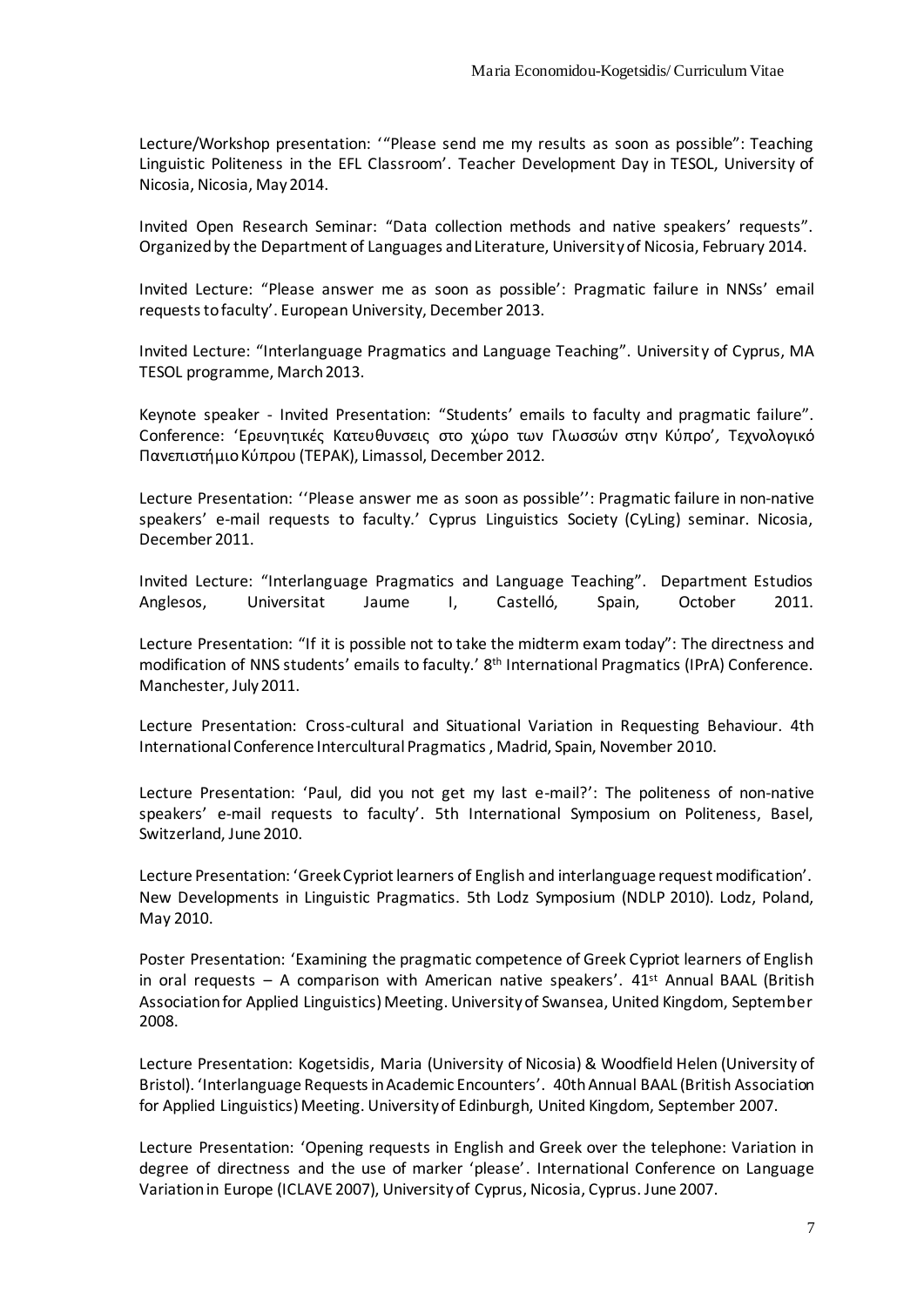Lecture Presentation: 'Mitigation in Greek Interlanguage Requests: Power Asymmetries and Politeness Considerations'. Language and Society Meeting, The 28<sup>th</sup> Annual Meeting of the Department of Linguistics, Aristotle University, Greece. April 2007

Invited Lecture: 'Request Strategies and Intercultural Pragmatics: Greek and English'. English Department, University of Cyprus, Nicosia. March 2007.

Poster Presentation: 'Deviation in Interlanguage Internal Modification: To what extent does this result in impoliteness?'. Linguistic Impoliteness and Rudeness. Confrontation and Conflict in Discourse. University of Huddersfield, July 2006

Lecture Presentation: 'Greek Interlanguage Request Modification: The Use of Lexical/Phrasal Downgraders and Mitigating Supportive Moves'. 31<sup>st</sup> International LAUD Symposium. Intercultural Pragmatics, Linguistics, Social and Cognitive Approaches. Landau/Pfalz, Germany, March 2006.

Lecture Presentation: 'Requests in telephone service encounters'. 38th Annual BAAL (British Association for Applied Linguistics) Meeting. University of Bristol, United Kingdom, September 2005.

Lecture Presentation: 'Telephone Service Encounters and Politeness', Intercollege School Research Day, Nicosia, September 2004.

Lecture Presentation: 'Greek learners of English and Politeness: Degree of Requestive Directness and Cross-cultural Pragmatic Awareness', Intercollege Conference on Teaching in European Multicultural Cyprus, The Languages Department, Limassol, Cyprus, May 2004.

Poster Presentation: ' "Yes, tell me, what time is the midday flight from Athens arriving": Telephone service encounters and Politeness'. II International Symposium on Intercultural, Cognitive and Social Pragmatics (EPICSII), Current Issues on Pragmatic Research, University of Seville, Seville, Spain, Seville, Seville, Seville, Seville, Seville, Seville, Seville, Seville, Seville, Sevi

Lecture Presentation: ' "Tell me please, is flight EZY31 on time?" - Requestive directness in Greek and English interactional styles - Observations from an Airline's call centre', The Languages Dept AGM and Internal Conference, Intercollege, Nicosia, Cyprus. September 2003.

Lecture Presentation*:* 'Requesting in a Second/Foreign Language - The Use of Film for developing Pragmatic Awareness in the Language Classroom', 15<sup>th</sup> International Conference in Language, Culture and Media, InterUniversity Centre, Dubrovnik, Croatia, August 2003.

Poster Presentation, 'Requesting Strategies and Cross-Cultural Pragmatics: Greek and English', Conference Presentation Paper: 8th International Pragmatics (IPrA) Conference, Toronto, Ontario, Canada, July 2003.

Invited Lecture: 'Directness/ Indirectness: Requesting strategies employed by Greek learners of English and English Native speakers', MA Forum in Cross-Cultural Communication, Luton Business School, University of Luton, United Kingdom, April 2002.

Lecture Presentation: 'A Sociopragmatic/Pragmalinguistic Analysis. The Case of Requesting strategies employed by Greek learners of English', I International Symposium on Intercultural, Cognitive and Social Pragmatics (Epics I), Current Issues on Pragmatic Research, University of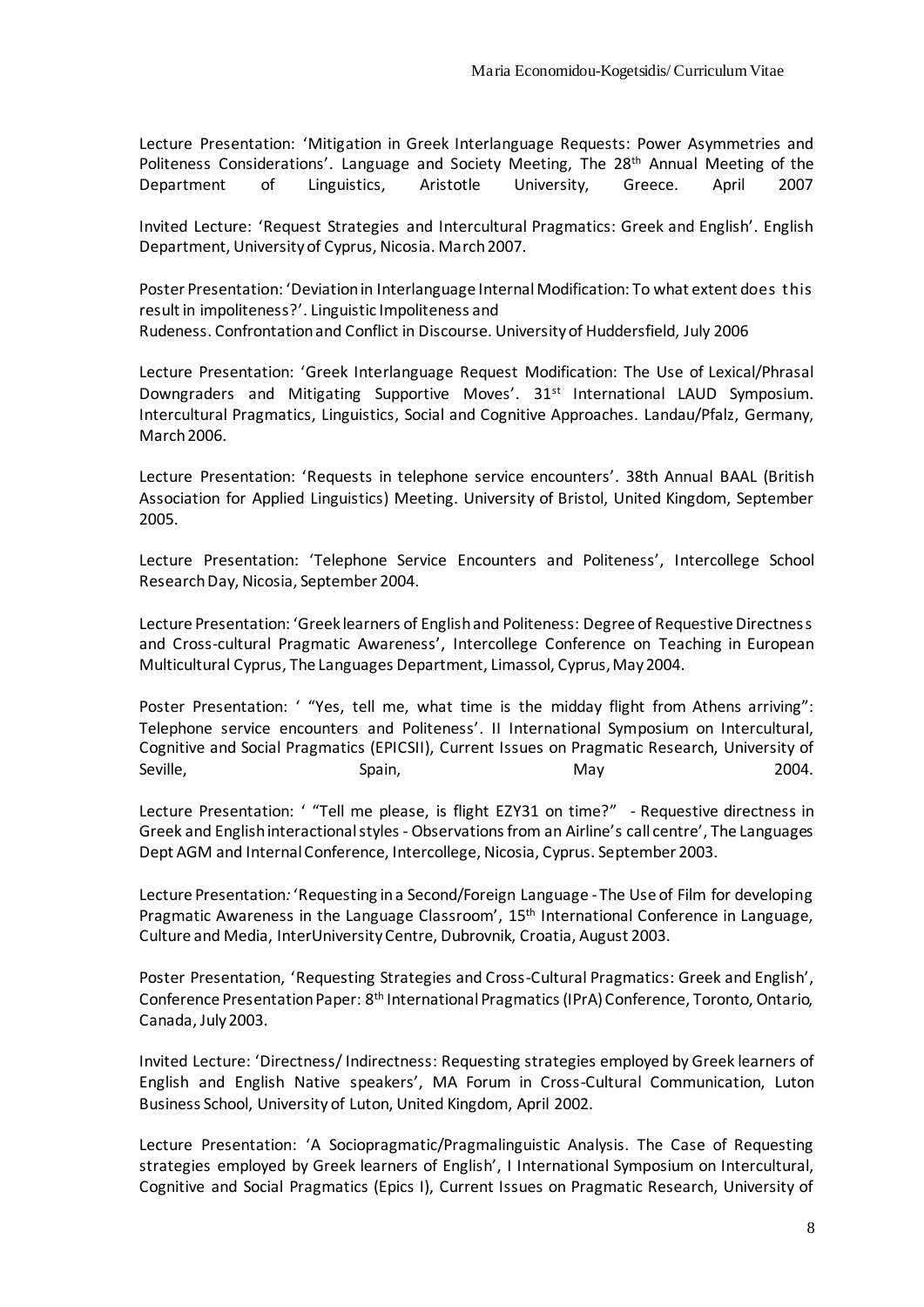Seville, Seville, Spain, Seville, Seville, Seville, Seville, Seville, Seville, Seville, Seville, Seville, Sevi

Lecture Presentation: 'A Pragmalinguistic analysis - Request strategies used by Non-native Speakers of English', Progress Postgraduate Conference, University of Nottingham, United Kingdom, April 1999.

Invited Lecture: 'Politeness Phenomena in England and Greece - The Need for a New Cross-Cultural Perspective', Luton Postgraduate Conference, Faculty of Humanities, University of Luton, United Kingdom, June 1997.

# **EDITORIAL BOARD MEMBERSHIP**

November 2017 - present **Editorial Board Member**  Intercultural Communication Education Journal [http://bookstore.castledown](http://bookstore.castledown-publishers.com/index.php?route=product/product&path=62&product_id=61)[publishers.com/index.php?route=product/product&path=62&product\\_id=61](http://bookstore.castledown-publishers.com/index.php?route=product/product&path=62&product_id=61)

### **ACADEMIC REVIEWS**

- ➢ **Reviewer/referee** for the *Journal of Pragmatics (Elsevier)*
- ➢ **Reviewer/referee** for the *Journal of Intercultural Pragmatics(Mouton De Gruyter)*
- ➢ **Reviewer/referee** for *TESOL Quarterly*
- ➢ **Reviewer/referee** for *British Journal of Educational Research*
- ➢ **Reviewer/referee** for *Australian Journal of Linguistics*
- ➢ **Reviewer/referee** for *Systems: An internationalJournal of Educational*
- ➢ **Reviewer/referee:** *Journal of Politeness Research: Language, Behaviour, Culture.*
- ➢ **Reviewer/referee:** *International Journal of Bilingual Education and Bilingualism*
- ➢ **Reviewer/referee:** *Pragmatics (Quarterly Publication of the international Pragmatics Association)*
- ➢ **Reviewer/referee:** *Applied Pragmatics*
- ➢ **Reviewer/referee:** *Language Teaching Research*
- ➢ **Reviewer/referee:** *Contrastive Pragmatics*
- ➢ **Reviewer/referee:** Sage Open
- ➢ **Invited reviewer** for chapter submitted in the edited volume "New Directions in Researching, Teaching, and Assessing L2 Pragmatics" (Publisher and series: "Trends in Linguistics," Moutonde Gruyter) (editors: Rachel Shively and Felix Brasdefer).
- ➢ **Invited Reviewer for Singapore's National institute of Education**  Research proposal entitled "Writing emails to professors: A longitudinal study of email discourse produced by English as a Lingua Franca students". (September 2018)

### **PHD THESIS EXAMINATION**

**PhD thesis external examiner** – Awarding institution: University of Queensland, Australia - PhD thesis submitted by Ms Majdah Aseeri – January2021

Title: Pragmatic Strategies in Saudi Arabian University Students' Communication with Lecturers: A Comparison of Language and Gender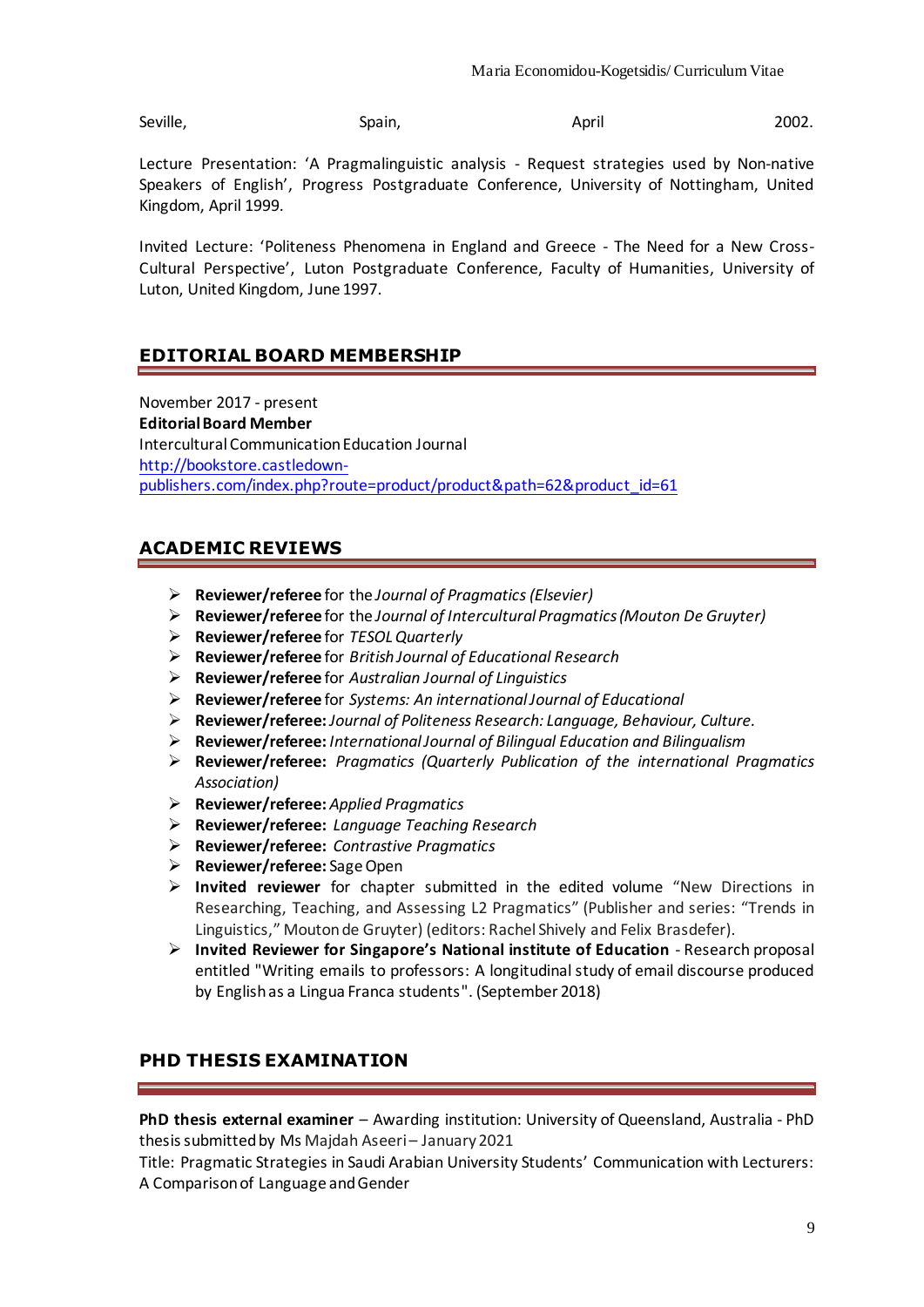**PhD thesis external examiner** – Awarding institution: Deakin University, Australia - PhD thesis submitted by Mr Mohammed Tahir Kadhim Aldhulaee - October 2017 Title: Linguistic Behaviour in email interaction and recipient attitudes: Request emails by Iraqi speakers of English.

**PhD thesis external examiner – 50% Seminar** – Department of Teacher Education and Sports Science, University of Stavanger: Norway PhD candidate: Mr Anders Myrset - June 2020 Title: From Act to Action: (Meta)pragmatic instruction with young EFL learners in Norway

### **PHD THESIS SUPERVISION**

**PhD thesis main supervisor**-PhD TESOL - January 2016 - present Doctoral Student: Mr Fikry Boutros, Dep. of Languages and Literature, Univ. of Nicosia

**PhD thesis main supervisor**-PhD TESOL – September 2020 - present Doctoral Student: Mr Su Lai, Dep. of Languages and Literature, Univ. of Nicosia

**PhD Second Supervisor – PhD in TESOL** - January 2019 – present Doctoral Student: Ms Nancy Erli

**PhD third Supervisor – PhD in TESOL** - September 2018 – present Doctoral Student: Ms Antria Philippou, Dep. of Languages and Literature, Univ. of Nicosia

**External PhD Second** Supervisor – PhD in Linguistics – Department of French and European Studies - University of Cyprus December 2019 – present Doctoral Student: Ms Joanna Hadzikoutsou

### **OTHER RESEARCH AND ACADEMIC ADVISORY**

September 2017 – Present

**European Commission Research and Innovation Independent Expert – External Evaluator (Evaluation of the Marie Sklodowska-Curie Individual Fellowships)**

The European Commission appoints independent experts to assist with assignments that include the evaluation of proposals, monitoring of projects, and evaluation of programmes. <https://ec.europa.eu/research/participants/portal/desktop/en/experts/index.html>

#### **External Evaluator**

*(i) External evaluator/elector of Academic Staff* Department of Primary Education University of Western Macedonia January 2014 - present

*(ii) External evaluator for Faculty Promotion* Department of English Language and Linguistics National and Kapodistrian University of Athens, Greece March 2016 – present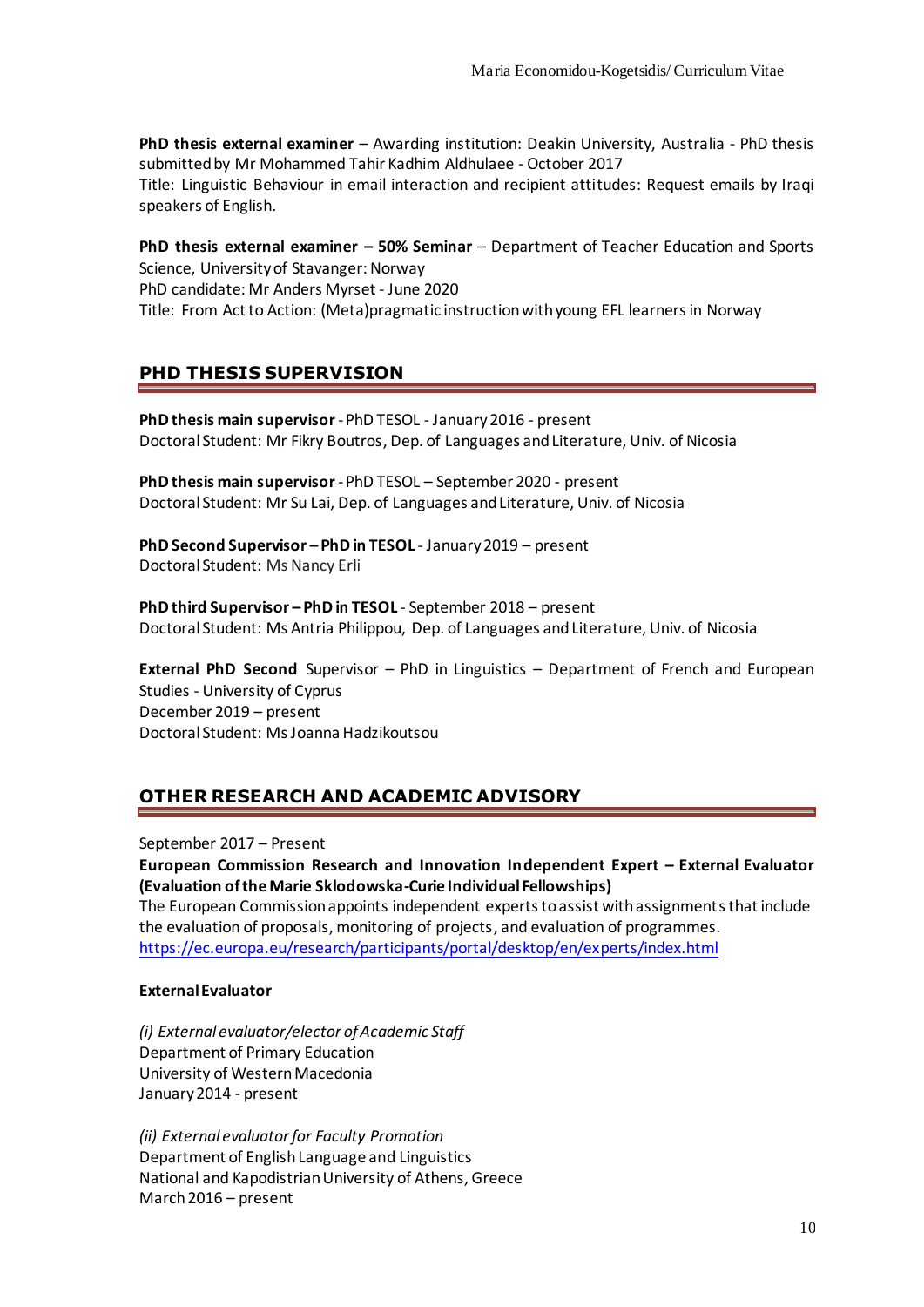### **EFL EXAMINING**

March 2012 - present

IGCSE English as a Second Language – Certified Oral Examiner- (University of Cambridge International Examinations)

July 2012 - present IELTS Certified Examiner (British Council- University of Cambridge ESOL Examinations)

### **COURSES CURRENTLY TEACHING**

#### **PhD Level**

*'Research Methods' –* PhD700 *'Research Proposal'* – PhD710

#### **Postgraduate**

*'Research Methods in TESOL'* (TESL-590/ TESL590DL) – (core course in the MA TESOL) (Distance Learning & face-to-face)

*'Sociocultural Perspectives in TESOL'* **(**TESL-532/TESL532DL) – (elective course in the MA TESOL programme) (Distance Learning & face-to-face)

*'Thesis' (TESL595/ TESL595DL)*- (elective course in the MA TESOL programme) (Distance Learning & face-to-face)

#### **Level 3**

*'Semantics and Pragmatics'* (LALI362 ) (core course in BA English Language and Literature) (Face-to-face and Distance Learning)

*'Applied Linguistics'* (LALI240) (core course in BA English Language and Literature) (Face-to-face and Distance Learning)

#### **Level 1**

*'General Linguistics'* (LALI141) (core course in BA English Language and Literature) (Face-to-face and Distance Learning)

*'Intercultural Communication'* (LALI175) (elective course in BA English Language and Literature) (Face-to-face and Distance Learning)

*'Business and Professional Communication'* (COMM200) (General elective) (Face-to-face)

### **CONFERENCE ORGANISATION**

**Co-organiser**(together with Dr Savvidou) – Teacher Development Day in TESOL, University of Nicosia, Nicosia, Cyprus, May 2014.

**Co-organiser**(key organiser Dr Savvidou) – Teacher Development Day in TESOL II, University of Nicosia, Nicosia, Cyprus, January 2015.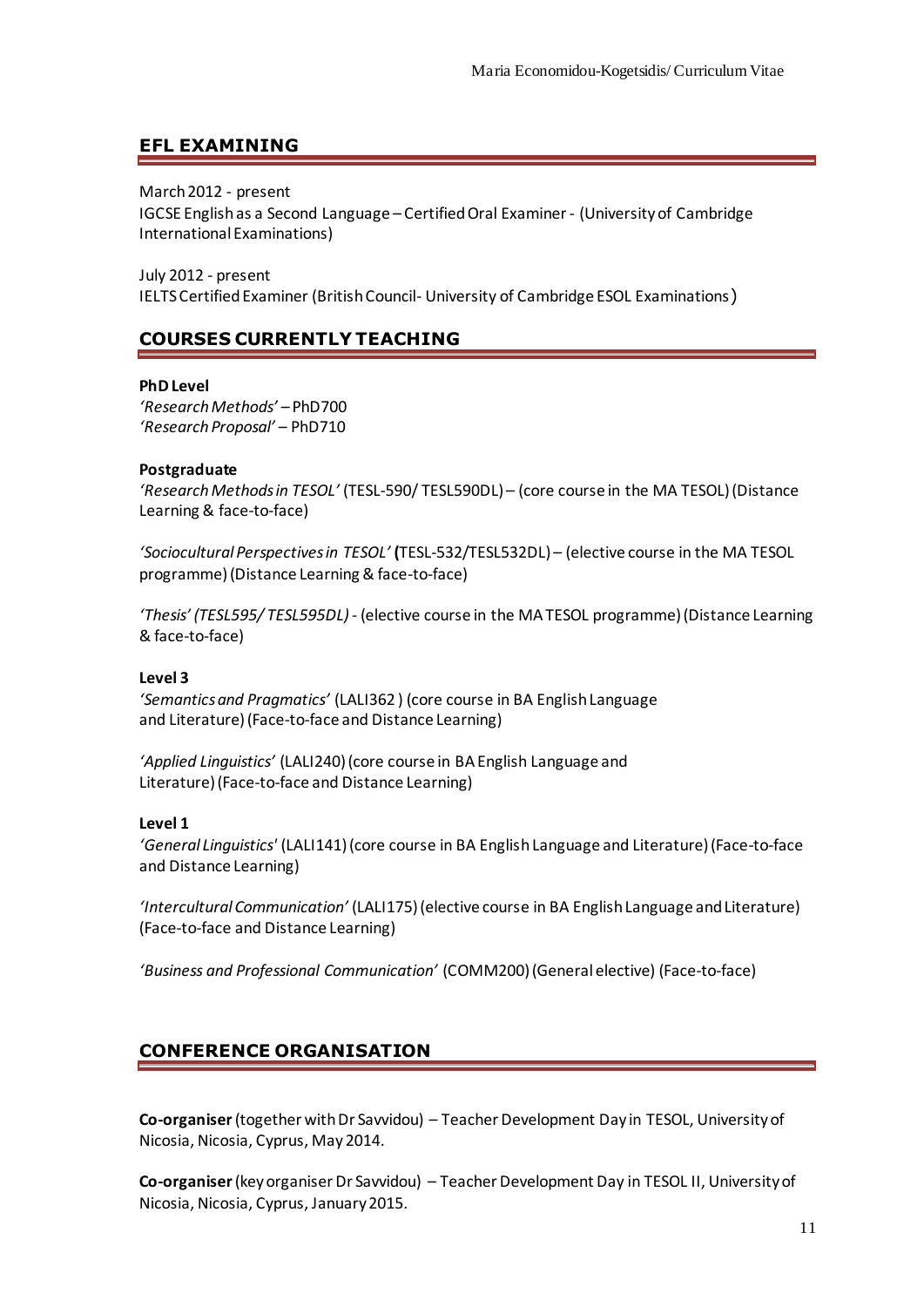**Co-organiser**(key organiser Dr Savvidou) – Teacher Development Day in TESOL III, University of Nicosia, Nicosia, Cyprus, May 2016.

**Co-organiser**(key organiser Dr Savvidou) – Teacher Development Day in TESOL IV, University of Nicosia, Nicosia, Cyprus, May 2017.

**Co-organiser**(key organiser Dr Savvidou) – Teacher Development Day in TESOL V, University of Nicosia, Nicosia, Cyprus, May 2018.

### **INTERNAL COMMITTEES AND THESIS ADVISORY/ EXAMS**

- **Member of hiring committee for part-time teaching faculty** *Department of Languages and Literature, School of Humanities and Social Sciences, University of Nicosia.* Fall 2020.
- **Member of the ranking Sub-committee** Application for the rank of Assistant Professor, *Department of Languages and Literature, School of Humanities and Social Sciences, University of Nicosia.* Spring 2020.
- **Chair of the ranking Sub-committee** Application for the rank of Assistant Professor, *Department of Languages and Literature, School of Humanities and Social Sciences, University of Nicosia.* Spring 2020.
- **Chair of the Internal team of Reviewers of IPEP (Program Evaluation Process committee)** of the PhD in TESOL programme of the University of Nicosia (Quality assurance committee responsible for evaluating the quality of the programme – Jan. 2018 – June 2019
- **Internal faculty member of the IPEP committee (reviewer)** of the BA English Language and Literature programme of the University of Nicosia. Jan. 2018 – June 2019
- **Member of the DPPC** (Department's Postgraduate Programmes Committee from September 2014 – January 2018) (Sep 2019 – present).
- **Spring 2016: Member of Ranking and Promotion Committee**: Ranking Interview. Application for the rank of Associate Professor, *Department of Languagesand Literature, School of Humanitiesand Social Sciences, University of Nicosia.* Spring 2020
- **Spring 2015**: **Member of Ranking and Promotion Committee**: Ranking Interview. Application for the rank of Associate Professor, *Department of Languagesand Literature, School of Humanitiesand Social Sciences, University of Nicosia.*
- **Spring 2013: Member of Ranking and Promotion Committee**: Ranking Interview. Application for the rank of Associate Professor, *Department of Languagesand Literature, School of Humanitiesand Social Sciences, University of Nicosia.*
- **Spring 2013: Member of Ranking and Promotion Committe**e: Ranking Interview. Application for the rank of Assistant Professor, *Department of Languages and Literature, School of Humanitiesand Social Sciences, University of Nicosia.*
- **Spring 2013: Member of Ranking and Promotion Committee**: Ranking Interview. Application for the rank of Lecturer, *Department of Languages and Literature, School of Humanities and Social Sciences, University of Nicosia.*
- **Fall 2007-2008 Member, Committee for Electives** for BA Languages and Literature**.** Department of Languages and Literature, University of Nicosia
- **2005-2008 Advisory Committee** for development of MA TESOL

#### **MA/BA Thesis Advisory**

• Thesis advisor for LALI495 and LALI496: Research Project (BA English Language and Literature - University of Nicosia)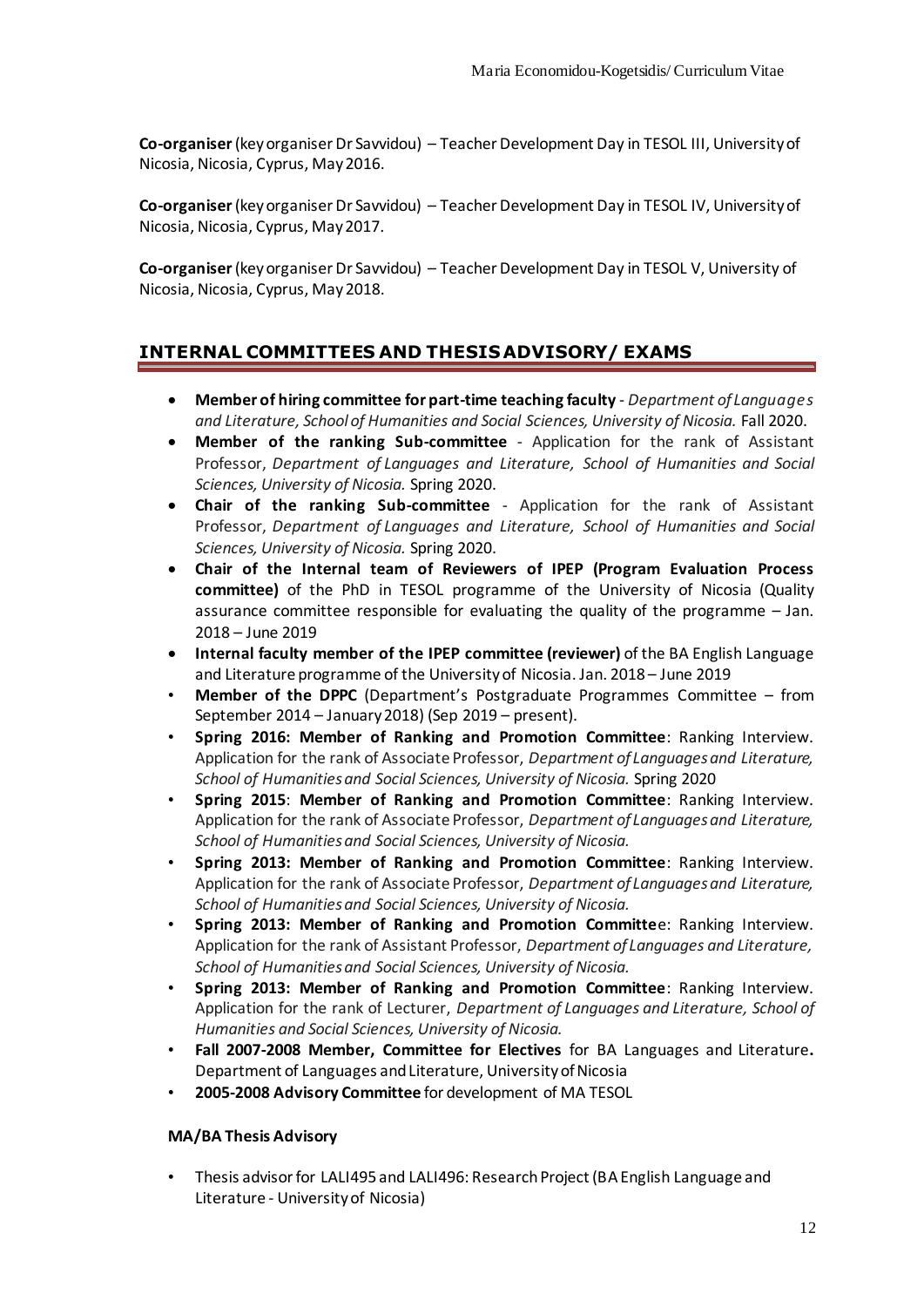- Thesis advisor for TESL595 (MA TESOL Thesis University of Nicosia)
- Internal examiner in the BA degree in English language and Literature, Department of Languages and Literature, University of Nicosia –

2007-present

• Internal examiner (second reader) in the MA TESOL thesis - Department of Languages and Literature, University of Nicosia.

2003- Present

• Examiner in the English Language Placement test/NEPTON of University of Nicosia (UNISCO test since 2007)

### **E-LEARNING/DISTANCE LEARNING COURSE DEVELOPMENT**

**TESL-500DL (Exploring Language for TESOL) –** core course in the MA TESOL Distance Learning - University of Nicosia (developed in Summer 2013)

**TESL-590DL (Research Methods in TESOL) –** elective course in the MA TESOL Distance Learning - University of Nicosia - (developed in Summer 2013)

**TESL-532DL (Sociocultural Perspectives in TESOL) –** elective course in the MA TESOL Distance Learning - University of Nicosia - (developed in Fall 2014)

**LALI-175DL (Intercultural Communication) –** core course in the BA English Language and Literature Distance Learning -University of Nicosia - (developed in Summer 2013)

**LALI-141DL (General Linguistics) –** core course in the BA English Language and Literature Distance Learning - University of Nicosia - (developed in Summer 2013)

**LALI-240DL (Applied Linguistics) –** core course in the BA English Language and Literature Distance Learning - University of Nicosia - (developed in Summer 2016)

**LALI-362DL (Semantics and Pragmatics) –** core course in the BA English Language and Literature Distance Learning - University of Nicosia - (developed in Summer 2017)

**PhD500 (Research Methods) –** online core course in the PhD in TESOL programme - University of Nicosia - (developed in Fall 2016)

# **EUROPEAN PROJECTS/ERASMUS**

• September 2017 – Present

**European Commission Research and Innovation Independent Expert – ExternalEvaluator (Evaluation of the Marie Sklodowska-Curie Individual Fellowships)**

The European Commission appoints independent experts to assist with assignments that include the evaluation of proposals, monitoring of projects, and evaluation of programmes. <https://ec.europa.eu/research/participants/portal/desktop/en/experts/index.html>

• Erasmus+ Staff Mobility for Teaching programme – JeanPaul II Catholic University of Lublin, Poland (April 2018).